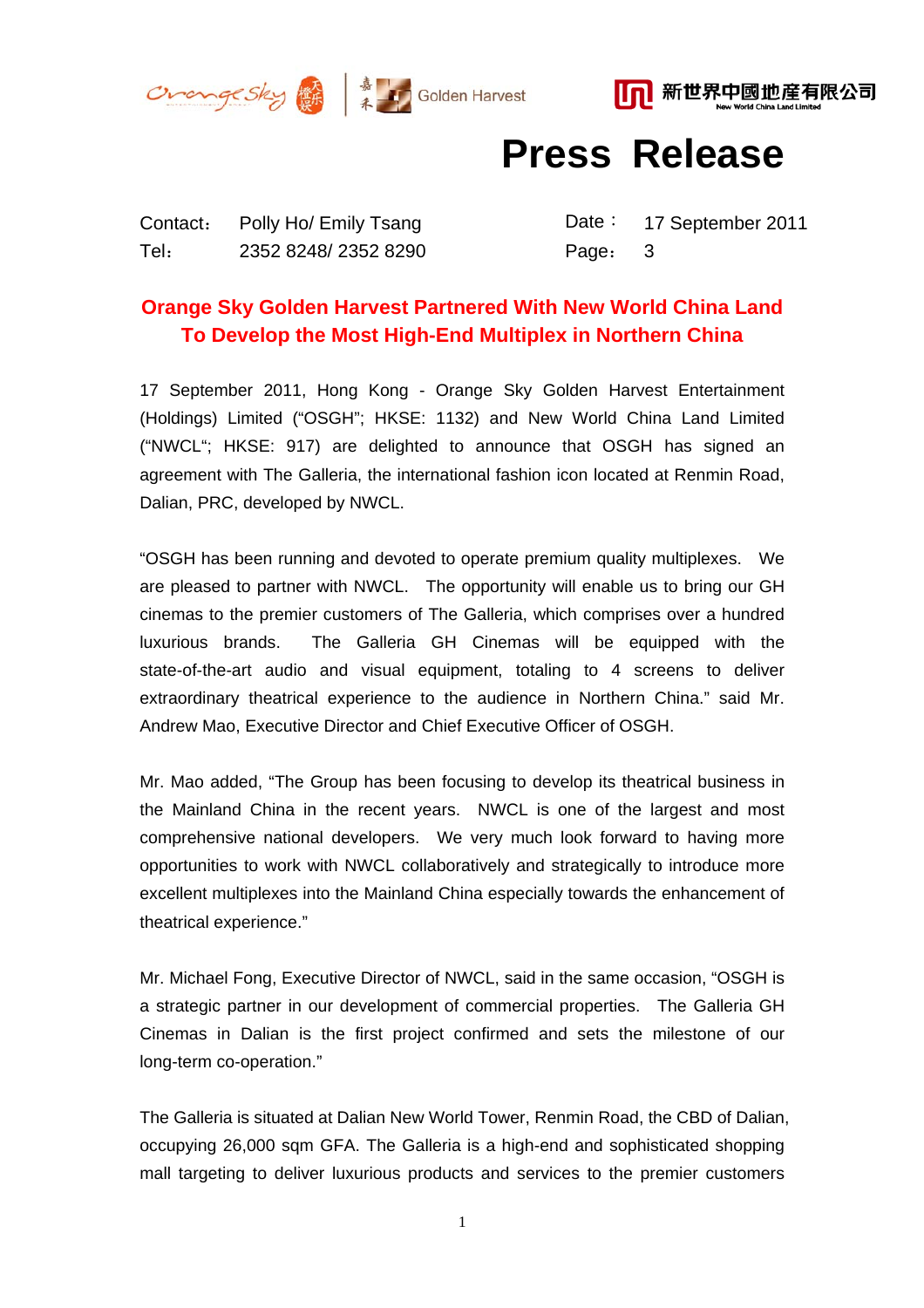



including but not limit to luxurious brand names and a great variety of stylish fashion and accessories as well as facilities such as restaurants and other lifestyle stores. The Galleria is set to become a fashionable hub of Dalian.

## **About Orange Sky Golden Harvest**

Orange Sky Golden Harvest, previously known as Golden Harvest, is one of Asia's best known and most influential film and entertainment companies. Listed on the Stock Exchange of Hong Kong since 1994, Orange Sky Golden Harvest currently operates 46 cinemas with 353 screens across Hong Kong, Mainland China, Taiwan and Singapore, commanding a substantial share of the film exhibition and distribution markets in Asia. Orange Sky Golden Harvest has produced and invested over 600 films and nurtured movie legends such as Bruce Lee and Jackie Chan. The company is also the distributor of countless successful films in both Chinese and foreign languages.

## **About New World China Land**

New World China Land Limited (Hong Kong stock code: 917) is a subsidiary of the Hong Kong-listed New World Development Company Limited (Hong Kong stock code: 17) engaging mainly in property development in China and now has total assets exceeding HK\$68.98 billion. NWCL has been listed in Hong Kong since July 1997. Its well-diversified property portfolio comprises of 60 major projects with a total gross floor area of over 27.39 million sq m. These projects are located in over 20 cities or major transportation hubs. There are different types of projects including residential estates, service apartments, villas, office, shopping centre, mixed-use buildings and hotels.